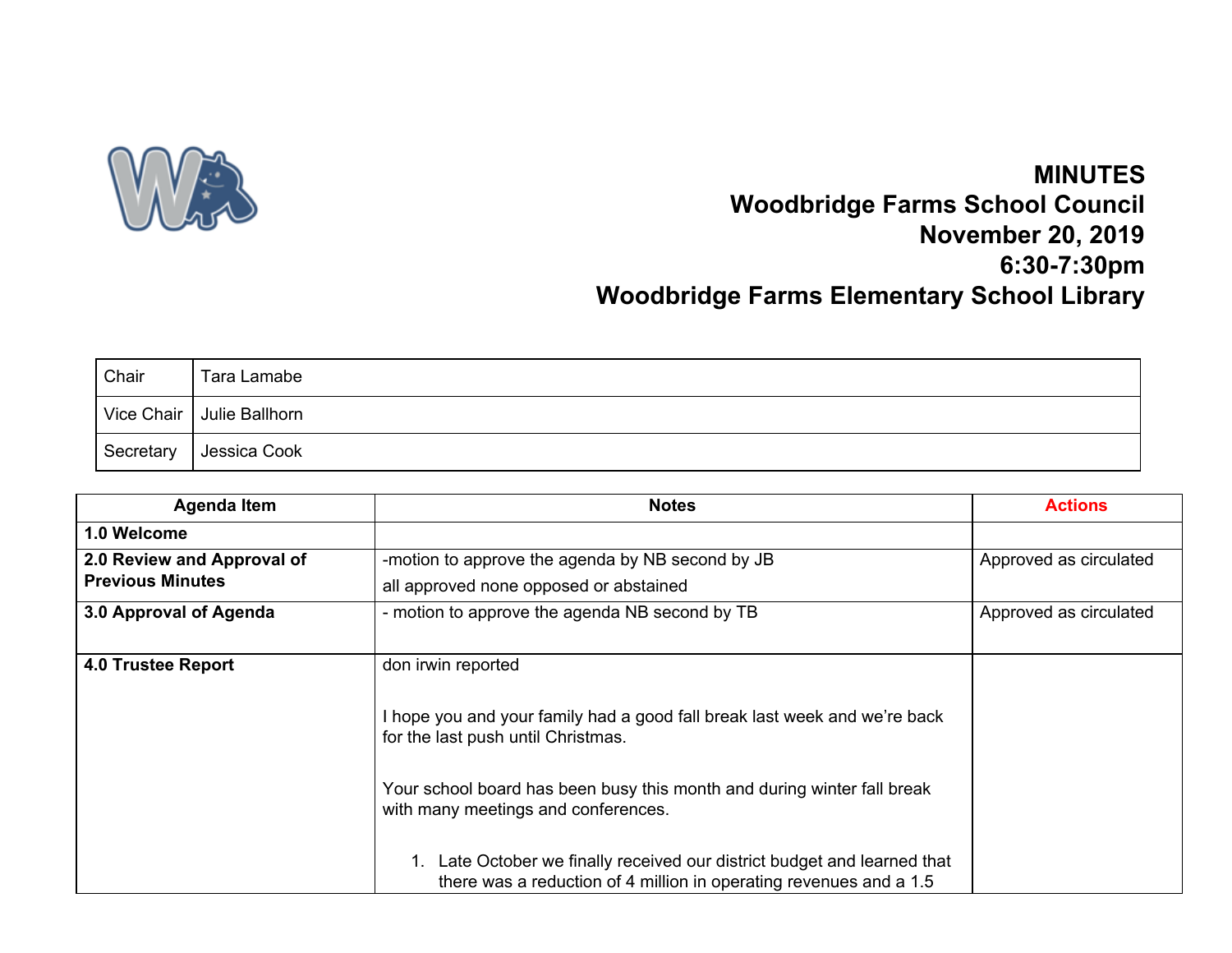|                   | million additional cost for insurance for our facilities. The<br>superintendent and finance administration have done an excellent<br>job preparing for this and we are pleased that we are able to cover<br>this deficit with some budget adjustments in the schools and all<br>department budgets but the bulk of the deficit was handled by our<br>operating surplus and have to reduce staff or services. A new budget<br>will be coming out in March with the new funding formula so we will<br>have to begin again at looking at how we spend our set amount of<br>money for student education.<br>2. Due to the budget adjustments we have decided to postpone the<br>individual school results review until the spring. Results for the district<br>continue to be very strong in all areas as well as ahead of provincial<br>averages.<br>3. This month as well we have responded to the governments request<br>for input on choice in education and we fully belive that there is<br>sufficient choice available in public education and that there should<br>be no more funding for choices outside of public education as this<br>would only weaken public education by having less availaible<br>funding.<br>Please feel free to ask for further clairification or information on any |  |
|-------------------|---------------------------------------------------------------------------------------------------------------------------------------------------------------------------------------------------------------------------------------------------------------------------------------------------------------------------------------------------------------------------------------------------------------------------------------------------------------------------------------------------------------------------------------------------------------------------------------------------------------------------------------------------------------------------------------------------------------------------------------------------------------------------------------------------------------------------------------------------------------------------------------------------------------------------------------------------------------------------------------------------------------------------------------------------------------------------------------------------------------------------------------------------------------------------------------------------------------------------------------------------------------------------------------------------|--|
|                   | of these items or any other items either at your Parent Council<br>meetings or subsequently by text or email.<br>It is my honor and pleasure to serve your parent council and school.                                                                                                                                                                                                                                                                                                                                                                                                                                                                                                                                                                                                                                                                                                                                                                                                                                                                                                                                                                                                                                                                                                             |  |
| 5.0 School Report | Andy Cunningham & Teri Pearn presented: Budget, Two new sets of doors<br>done over fall break, the rest done soon. January staff meeting will review<br>fees and cost recovery.                                                                                                                                                                                                                                                                                                                                                                                                                                                                                                                                                                                                                                                                                                                                                                                                                                                                                                                                                                                                                                                                                                                   |  |
|                   | School education plan<br>Remembrance Day Ceremony was November8, 2019. Indigo adopt a school<br>\$4961. Book Room<br>lots of positive response on bell schedule                                                                                                                                                                                                                                                                                                                                                                                                                                                                                                                                                                                                                                                                                                                                                                                                                                                                                                                                                                                                                                                                                                                                   |  |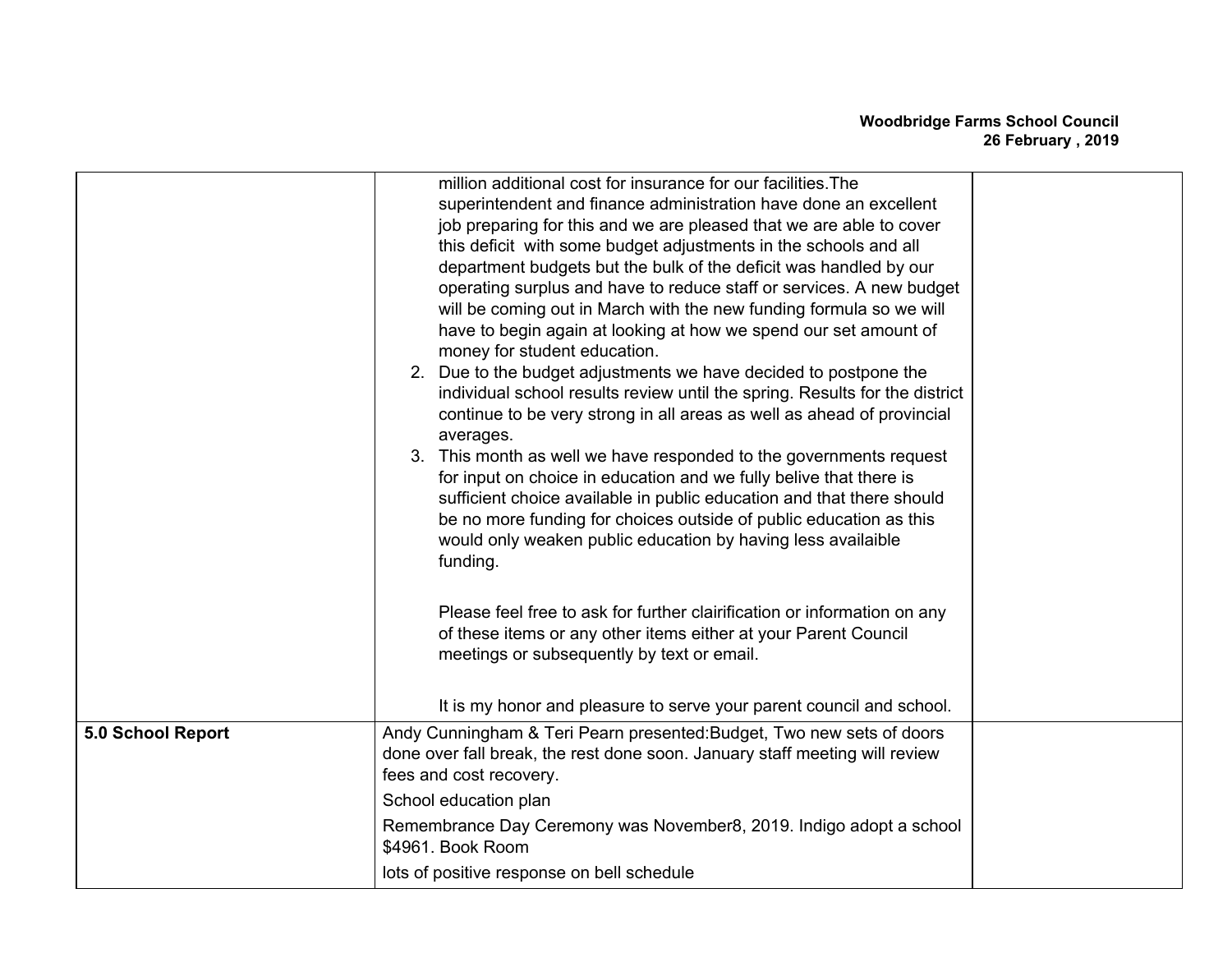## **Woodbridge Farms School Council 26 February , 2019**

| bullying awareness week, saffron visit this week.                |  |
|------------------------------------------------------------------|--|
| "put a cap on bullying" hat day friday                           |  |
| Report cards Dec 6.                                              |  |
| Christmas concert December 12.                                   |  |
| Swimming begins in January for grade 5. 8 classes for \$45.      |  |
|                                                                  |  |
| <b>Nov.22</b>                                                    |  |
| <b>Budget Presentation</b>                                       |  |
| $\bullet$ PPT                                                    |  |
| • Implications for next year                                     |  |
| o Likely reduction in services/staff, larger class sizes         |  |
|                                                                  |  |
| <b>School Education Plan</b>                                     |  |
| • Available on the school website                                |  |
| • Working document, always open to suggestions and modifications |  |
|                                                                  |  |
| Fees                                                             |  |
| • will be discussed at January Meeting                           |  |
| • Email sent out to all parents on December 13th                 |  |
|                                                                  |  |
|                                                                  |  |
| Past Events:                                                     |  |
| • Remembrance Day Ceremony - Nov.8 @ 10:45                       |  |
| · Indigo Adopt a School Update: \$4961                           |  |
| <b>Student Suggestion Link:</b>                                  |  |
| • http://bit.ly/WBFbooks                                         |  |
| • Book Room                                                      |  |
|                                                                  |  |
|                                                                  |  |